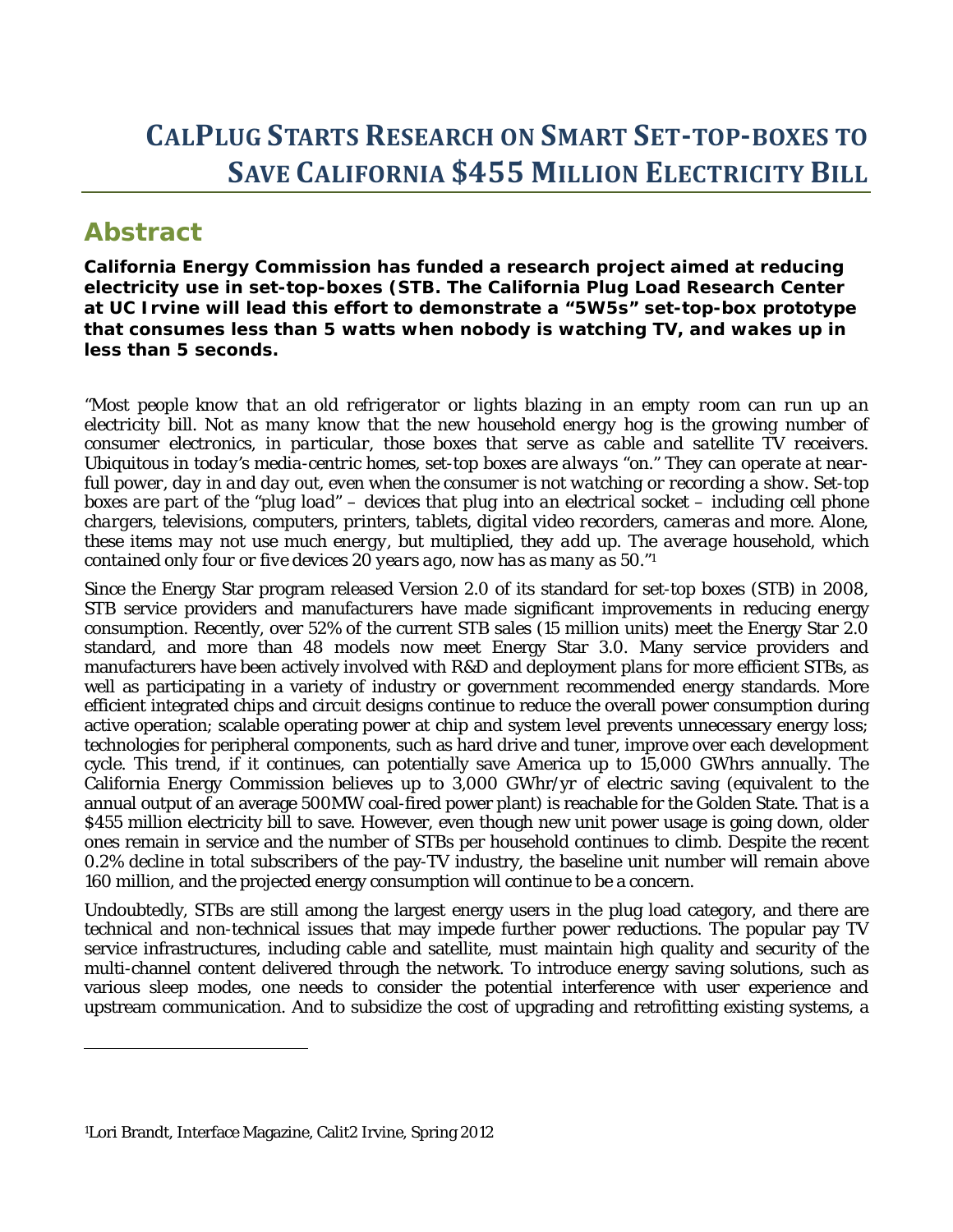holistic incentive program is needed to combine split interests among utilities, manufacturers, service providers, and consumers.

In order to address this national concern, the California Energy Commission is looking to the California Plug Load Research Center (CalPlug), established last year and housed at UC Irvine, for leadership. The Commission has awarded CalPlug a research contract through its Public Interest Energy Research (PIER) program to support development of energy conserving solutions and industry standards for settop boxes. CalPlug has been coordinating collaborations among stakeholders while conducting research activities, including design, prototyping, testing and acquisition of STB systems. CalPlug always seeks to work with all interested stakeholders for market viable technical solutions.

*"We know there is great potential for improving the efficiency of these boxes and reducing the cost of operating them," explains Bradley Meister, a senior mechanical engineer at the Commission. "It was important to find a center that could stay on top of what is possible in energy efficiency and pull*  together the major players, as well as look at human behavior.

*CalPlug is currently measuring the power consumption of a variety of set-top boxes and exploring design alternatives to reduce energy use. Because two-thirds of the energy used by the boxes is consumed when they are off, researchers are looking at the potential of employing a light sleep mode and a deep sleep mode.* 

*"The challenge is designing a sleep mode that quickly wakes up and reconnects, so the box can still receive updates from service providers and customers don't suffer unacceptable interruptions of service," says Arthur Zhang, CalPlug's technology manager. "Our goal is to make design recommendations that achieve significant differences in power consumption, are feasible for manufacturers and are user friendly."*1

## **CalPlug STB Research Roadmap**

 $\overline{a}$ 

In July 2012, CalPlug's STB work authorization from the Energy Commission signaled the commencement of the 18 month period for CalPlug to develop and demonstrate a prototype of nextgeneration energy-efficient set-top boxes. A "*CalPlug STB Research Roadmap*" has since been proposed to coordinate the efforts in both technology advancement and industry coordination (Figure 1). This roadmap is in sync with the CEC work authorization and external roadmaps, such as the Department of Energy's STB energy standard (effective 2018) and CableLabs' cable STB specifications2. Inputs from CalPlug's first STB workshop3 participants also contributed to the timelines.

The technology advancement panel in the upper half of Figure 1 sets the goal of "5W5s" in Spring 2014, when the final prototype will be demonstrated using less than five watts of power during "light sleep mode" and less than five seconds to fully wake up. The system development will be delivered in two phases. A standalone STB power controller box will be implemented at the end of Phase I, an integrated solution to complete Phase II.

The industry coordination panel of the roadmap targets a proposal of incentive program by the end of Summer 2014 in order to facilitate the promotion and adoption of efficient STBs. A special task force comprised of content providers, service providers, manufacturers, and utility companies will be working with CalPlug to design and test the efficacy of the incentive program. The goal is to distribute among the stakeholders the costs and benefits associated with STB retrofit or upgrade plans.

<sup>2</sup> Cable Television Laboratories, Inc. (CableLabs®) is a non-profit research and development consortium.

<sup>3</sup> http://calplug.org/index.php/outreach/set-top-box-workshop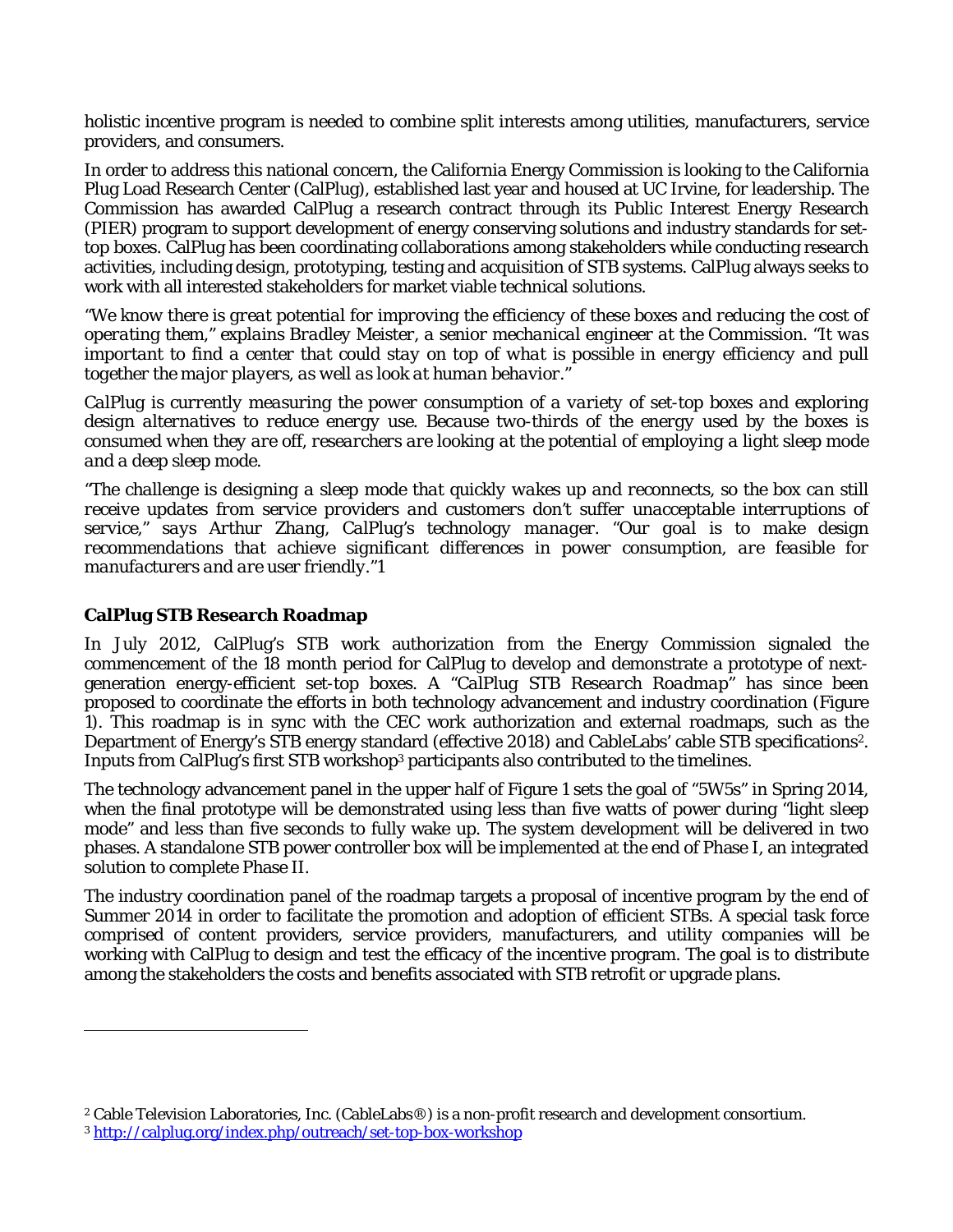

**Figure 1. CalPlug STB research Roadmap. 1. Light Sleep Mode: currently defined as a state when the STB has no application requested from the user and network for a defined period. 2. 5W5S: 5 Watt power consumption during "light sleep" mode; 5 second wake-up time from "light sleep" mode. 3. STB project champions: experts and leaders volunteered from stakeholder organizations to coordinate with CalPlug in research and communications. Champions will work with CalPlug from August 2012 to Jan 2014. 4. STB workshop contents are subject to future changes.** 

To date, CalPlug has recruited eight "STB Project Champions" to engage with the five research tasks. The champions are experts and leaders volunteered from stakeholder organizations to coordinate with CalPlug in research and communications. Champions will devote their time to work with CalPlug during the 18 month period. Significant progress has already been demonstrated to CalPlug visitors, including Mr. Andrew McAllister, a commissioner of the CEC. The research tasks assigned to CalPlug under the new CEC contract are as follows:

#### 1. **Standard terminologies, labeling and testing recommendations for STB power modes**

CalPlug will recommend a standard set of power modes to facilitate technical communications and consumer education. The objective is to have no more than four standard alternative operational levels for an STB, compared to the current mixture of existing terms, including "active", "idle", "light sleep", "deep sleep", "hibernation", "shut-down", "scalable power modes", etc.

#### **2. STB power testing and analysis**

To acquire the first hand data, CalPlug seeks to generate a power consumption report for many currently available STB systems. The CalPlug team has been working with leading service providers from different categories to measure actual energy consumption in operational settings, using industry standard test methods. User volunteers may be introduced into the study of usage patterns. Under